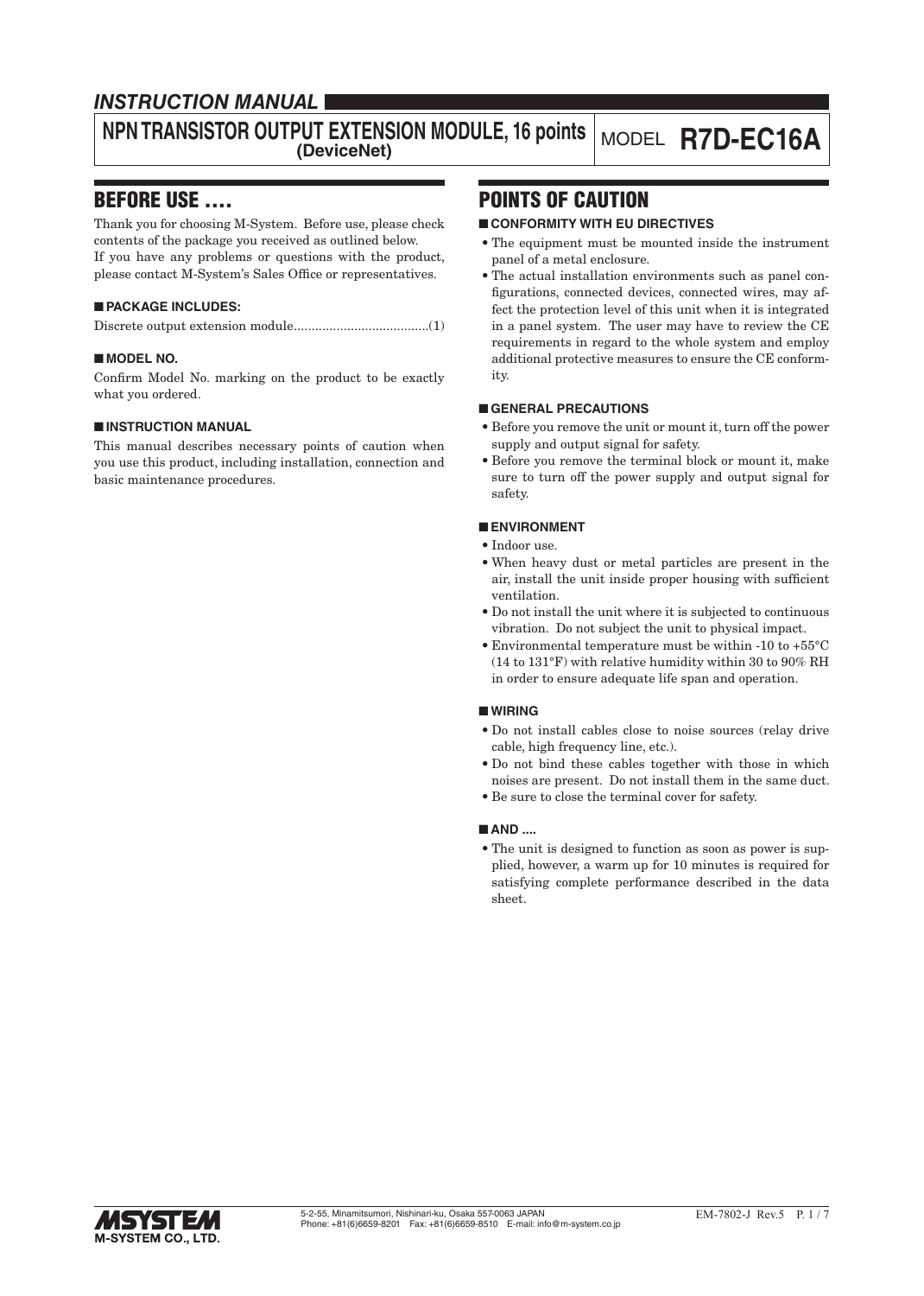

#### ■ **DISCRETE OUTPUT STATUS INDICATOR LED**

LED red indicators show the signal status. ON : LED ON OFF : LED OFF

## ■ **OUTPUT TERMINAL ASSIGNMENT**

|                | 10<br>$+24V$   | 12<br>11<br>13<br>Υ1<br>Y3<br>Y5                     | 14<br>Υ7 | 15<br>16<br>Y9<br>YΒ | 18<br>17<br>YD<br>YF |
|----------------|----------------|------------------------------------------------------|----------|----------------------|----------------------|
|                | 1<br>0V        | 3<br>5<br>4<br>2<br>Y <sub>0</sub><br>Y2<br>Y4<br>Y6 | 6<br>Y8  | 7<br>YA              | 9<br>8<br>YC<br>YE   |
| NO.            | ID             | <b>FUNCTION</b>                                      | NO.      | ID                   | <b>FUNCTION</b>      |
| 1              | 0V             | $0V$ (common)                                        | 10       | $+24V$               | 24V DC               |
| $\overline{2}$ | Y <sub>0</sub> | Output 0                                             | 11       | Y1                   | Output 1             |
| 3              | Y2             | Output 2                                             | 12       | Y3                   | Output 3             |
| $\overline{4}$ | Y4             | Output 4                                             | 13       | Y5                   | Output 5             |
| 5              | Y6             | Output 6                                             | 14       | Y7                   | Output 7             |
| 6              | Y8             | Output 8                                             | 15       | Y9                   | Output 9             |
| 7              | YA             | Output 10                                            | 16       | YΒ                   | Output 11            |
| 8              | <b>YC</b>      | Output 12                                            | 17       | YD                   | Output 13            |
| 9              | YΕ             | Output 14                                            | 18       | YF                   | Output 15            |

# TERMINAL CONNECTIONS

Connect the unit as in the diagram below.

#### ■ **EXTERNAL DIMENSIONS unit: mm (inch)**





5-2-55, Minamitsumori, Nishinari-ku, Osaka 557-0063 JAPAN Phone: +81(6)6659-8201 Fax: +81(6)6659-8510 E-mail: info@m-system.co.jp

# CONNECTING THE EXTENSION MODULE

- 1) Remove the extension connector cover located at the side of the basic module.
- 2) Connect the extension module.



3) Mount the combined module on a DIN rail.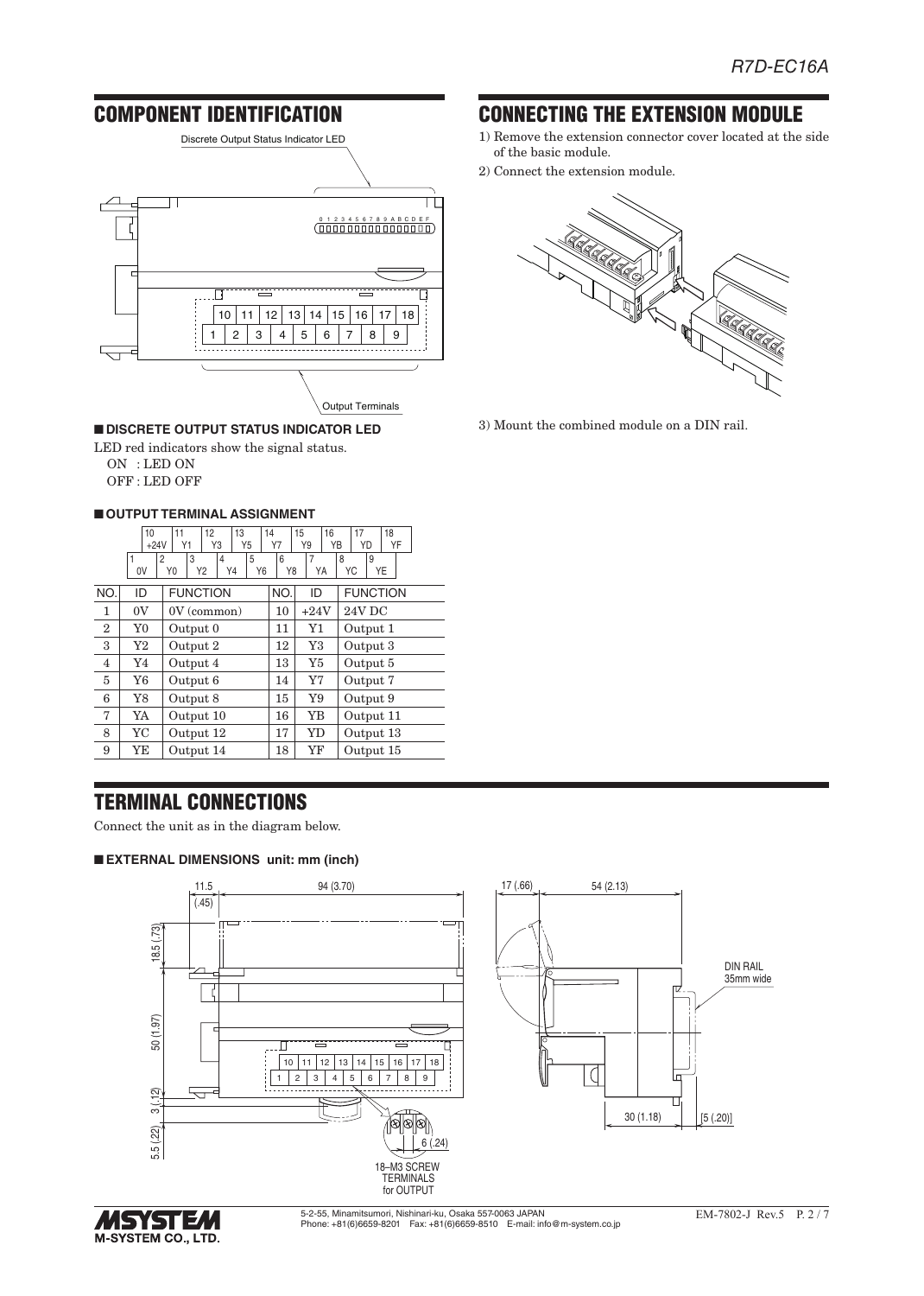### ■ **CONNECTION DIAGRAM**



# WIRING INSTRUCTIONS

■ **SCREW TERMINAL** 

Torque: 0.5 N·m

### ■ **SOLDERLESS TERMINAL**

Refer to the drawing below for recommended ring tongue terminal size. Spade tongue type is also applicable. Applicable wire size: 0.25 to 1.65 mm2 (AWG 22 to 16) Recommended manufacturer: Japan Solderless Terminal MFG. Co., Ltd, Nichifu Co., Ltd



### ■ Output Connection Example



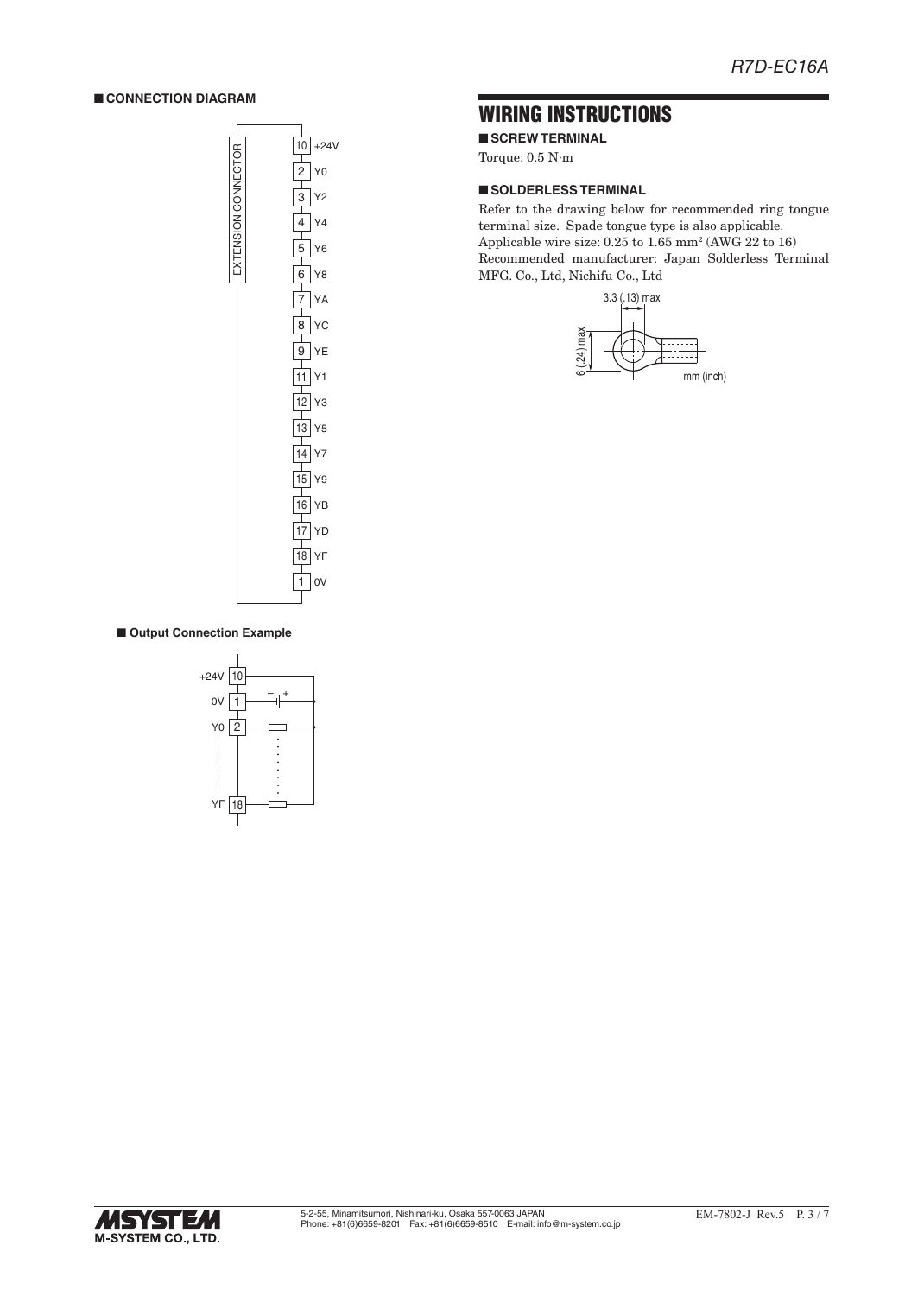# CONFORMITY WITH CE MARKING

# ■ **CE MARKING**

CE marking requires to integrate safety regulations existed in each country in EU territory and to secure smooth distribution of products of which safety is guaranteed. It is mandatory by law that products distributed and sold in EU territory to have CE mark which shows that the product conforms with the requirements of EU Directive. Each EU Directive describes the scope of apparatuses to which that EU Directive is applied. M-System's R7D must conform with EMC Directive.

Each Directive states only basic requirements. In order to mark the CE on an assembled machinery equipment, its manufacturer needs to check the overall conformity with Directives applicable to it.

## ■ **WARNINGS AND CAUTIONS WHEN INSTALLING THE R7D**

The R7D needs to be installed in a control panel. This is effective not only to ensure general safety but also to contain noise emissions by the R7D inside the control panel. We conduct a series of testing to see that the product conforms to EMC Directive while it is installed in the control panel.

Warning and cautions when installing R7D are stated below.

- Use control panels with an internal panel plate, both made of metal, when installing the R7D.
- Make sure to adequately ground the control panel and the internal panel plate with a thick cable to maintain low impedance at high frequency.
- Use shielded cables for the signals taken out of the control panel.
- Choose a thick and short cable to ground the FG terminal of the R7D module to the internal panel plate of the control panel. Note: If electromagnetic radiation disturbance increases by grounding the FG terminal, remove the grounding.
- When painting the internal plate of the control panel, apply masking to expose metal surface to secure conductivity at the sections where the following parts are attached:
- Bolts attaching the internal panel to the control panel
- Ground for the FG of the R7D module
- Earth clamp on the shielded cable
- Noise emissions inside the control panel might leak through its openings. Design them as small as possible. Recommended diameter is 10 cm or less.

### **Supplement:**

Additional measures may be taken depending upon actual installation sites. These points of cautions are illustrated in the next page.

- Prevent noise leakage by wrapping cables using shield covers, shield tubes and flexible conduits etc. if noise leaks through the cable outlet.
- Use an electromagnetic shield gasket and block up the gap between the control panel cabinet and its cover, if noise leaks through it.
- Connecting the internal panel plate and the cover of the control panel to the main cabinet using an earth strap may be effective to strengthen the grounding.
- Electromagnetically shielded control panel cabinet is effective for shielding.

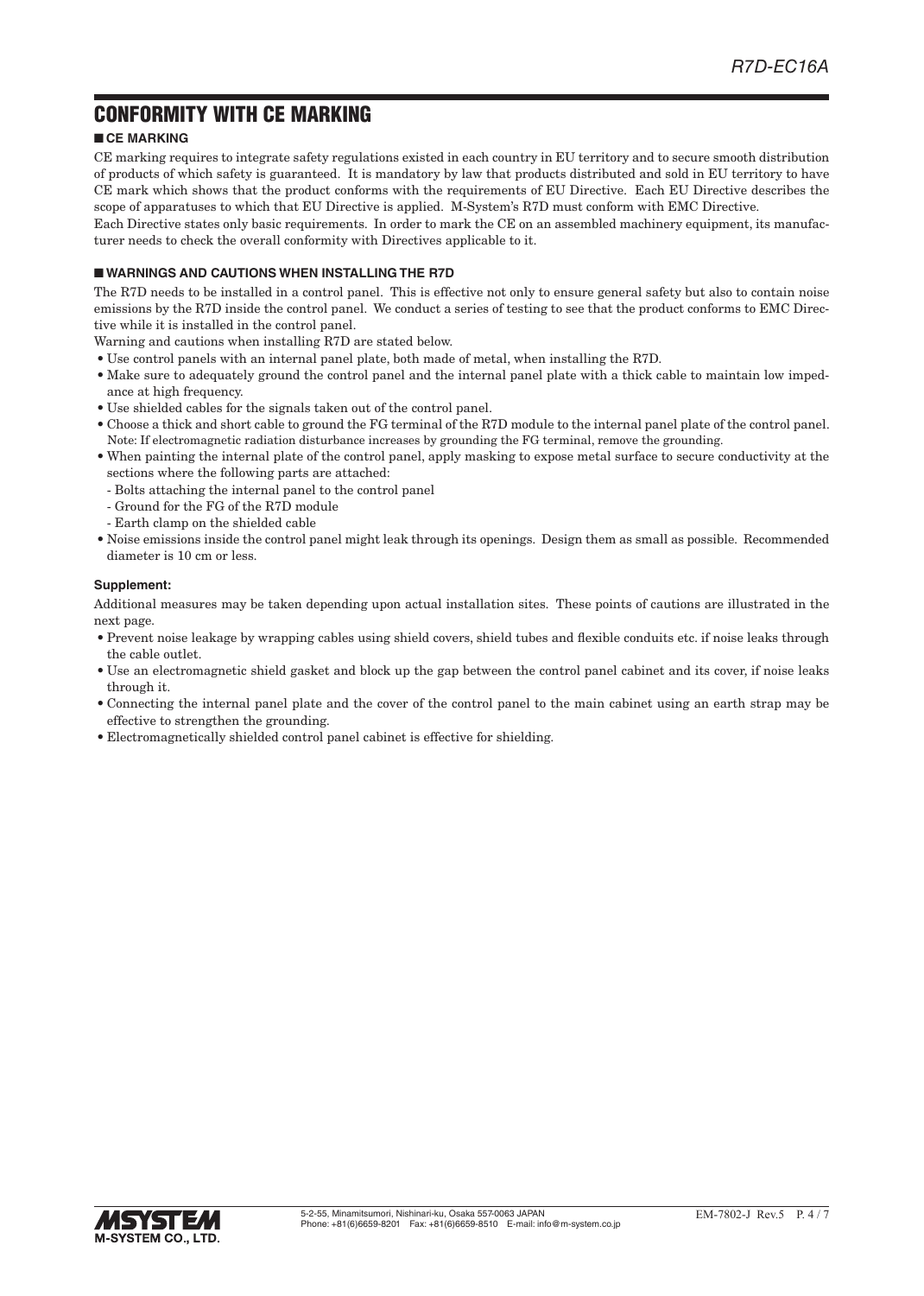**• Points of cautions applicable when installing the R7D Series**



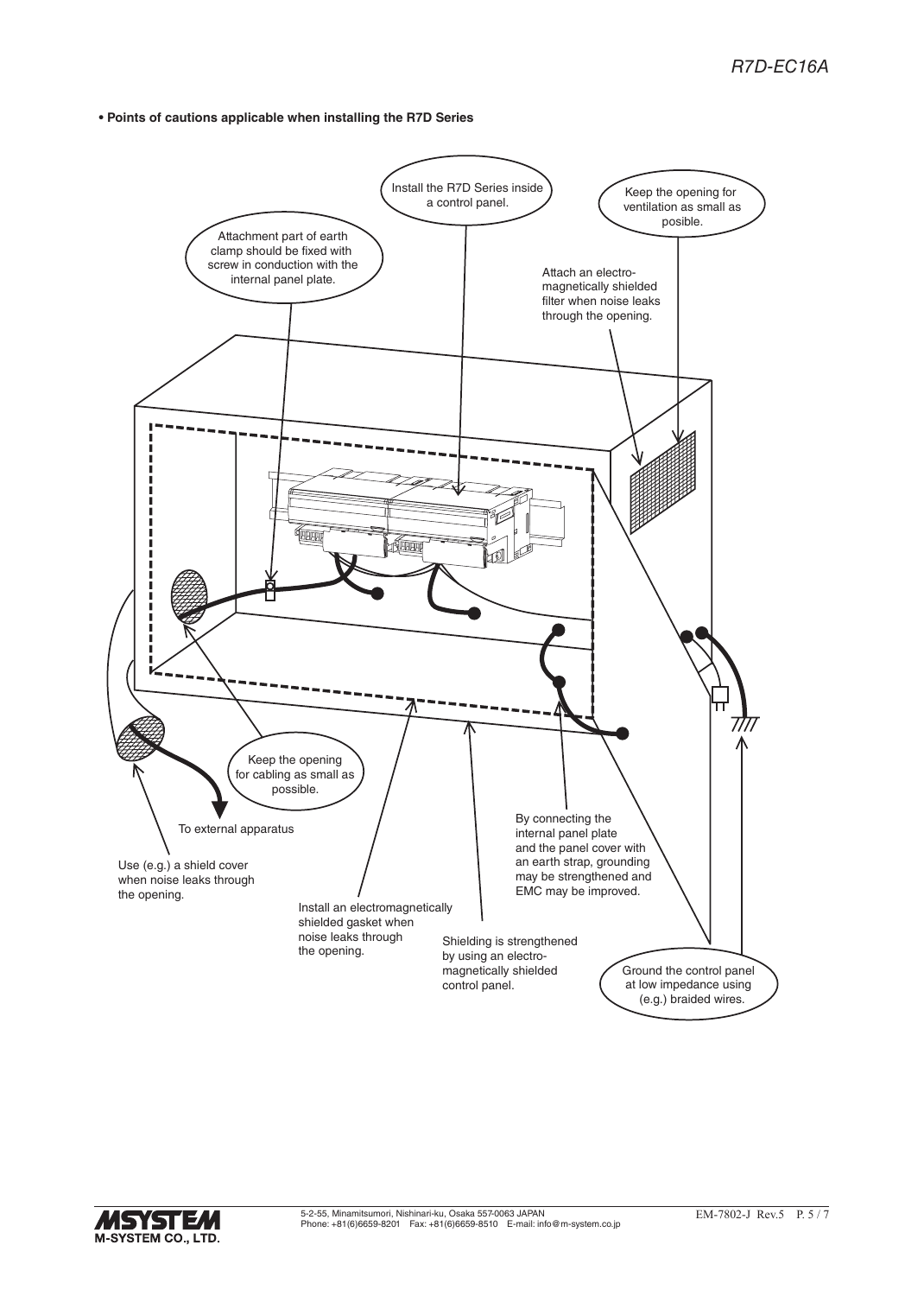#### ■ **WARNINGS AND CAUTIONS WHEN LAYING CABLES**

Signal cables connected to the R7D contain high-frequency components. Since these cables has the same effect as an antenna, they emit these high-frequency components to the external space as noise or overlaps noise from the external space on themselves.

Cables with shielding should be used for the signal line due to the above reason.

EMC conformance test is conducted in the condition that shielded cables and earth clamps are used with the R7D.

- Warning and cautions when laying cables are stated below. These points of cautions are illustrated in the next page.
- Use shielded cables for those signal cables installed out of the control panel and for thermocouple and RTD extension wires.
- All the network cables connected to R7D should be shielded.
- Use exclusively designed network cables for the DeviceNet.
- Expose the shield at a part of the cable cover, clip it with an earth clamp, and ground it to the internal panel of the control panel. A drain wire connected to the panel in a pig-tail form cannot maintain low impedance against high-frequency noise, thus grounding (noise shielding) in this form will not be effective.

#### **Supplement:**

Additional measures may be taken depending upon actual installation sites. These points of cautions are illustrated in the next page.

- Keep cables as short as possible. It prevents noise emissions from the cables and noise overlapping to the cables.
- Attach a ferrite core to reduce noise impact to the signal cables susceptible to the noise. Ferrite core can be attached close to the cable outlet of the control panel or close to the I/O terminal or connector, whichever is more effective. Also, the impact might be reduced by winding the cable around the ferrite core for extra turns or attaching multiple ferrite cores.
- Keep cables which are easily affected by noise away from those which can be a noise source.



In the following are examples of effective ways to lay cables separately:

- Keeping physical distance (farther than 20 cm from motor drive cables, farther than 10 cm for other groups).
- Dividing off by a grounded metal plate
- Grouping into separate grounded metal pipes or cable shields.

Wires on each side of a filter should not be too close to each other. Noise could ride onto the other side of cable. Extra attention needs to be paid at the following parts.

- Noise filter that is enclosed in power cables.
- Ferrite core that is attached to signal cables.
- Noise limiting circuit (surge quenching circuit, transient absorber circuit, etc.) that is enclosed in signal cables.